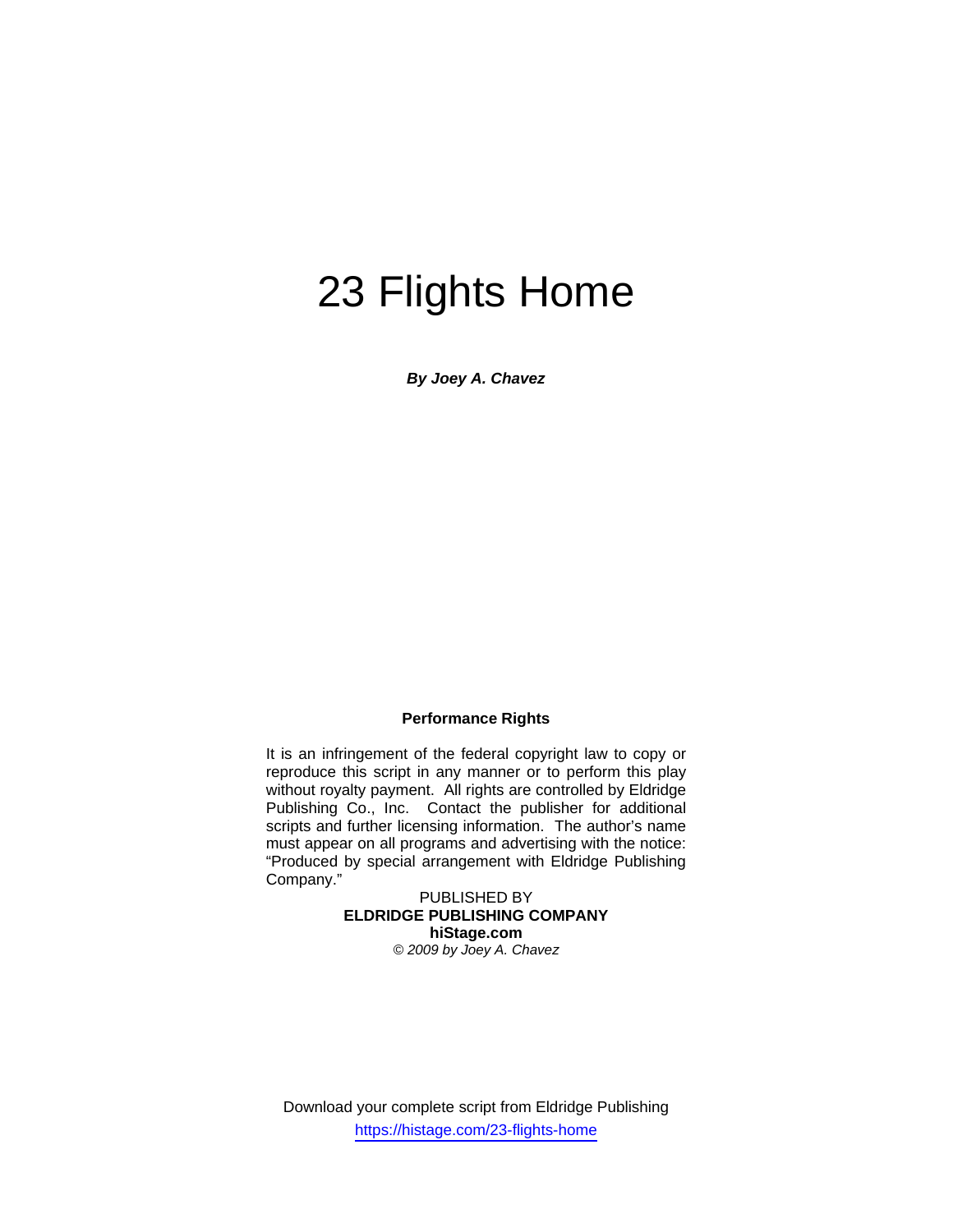*23 Flights Home - 2 -* 

### **DEDICATION**

*To Robin, Joey, and the rest of my family.* 

#### **ORIGINAL PERFORMANCE**

The world premier took place April  $30<sup>th</sup>$ , 2008 at The Lensic Performing Arts Center in Santa Fe, New Mexico.

Original Company members were:

NARRATOR, ATTENDANT, GREG: Gilbert Lawson; RUBEN: William Collier; NARRATOR: Nicole Potter; NARRATOR: NICOLASA, NARRATOR: Carly Moses; NARRATOR, THIEF: Gabriela Bregin; NARRATOR, VICTOR: William Johnson; NICO, NARRATOR: Arlen Cooke; NARRATOR, JESSICA: Monica Rainer; NARRATOR, BRAD: Elliot Marlowe; MARGARET, NARRATOR: Jennifer Lange; NARRATOR, PRIVATE MARY GIBSON: Crystal Foley; TRISH, NARRATOR: Grace Clark; NARRATOR, NANCY: Jessica Colclough; NARRATOR, THOMAS: Eli Barnes; NARRATOR, VICTORIA: Sarah Livingston; NARRATOR, PUNT: Jason Shain; NARRATOR, PAUL: Cory Mandel; NARRATOR, RAMONA: Kathryn Harrell; PAM, NARRATOR: Kathleen Brewster; NOVEL NARRATOR: Maren Geisler; EDDY: Janos Perez Waller; EDNA: Hannah Kramm; TINA, NARRATOR: Joanna Becker; RUTH, NARRATOR: Kir Kipness.

#### **SETTING**

The action of the play takes place on a bare stage with the company bringing in all hand props and simple furniture pieces. There are two large screens above the actors. Stage left will have projections of northern New Mexico and stage right will have projections of New York City.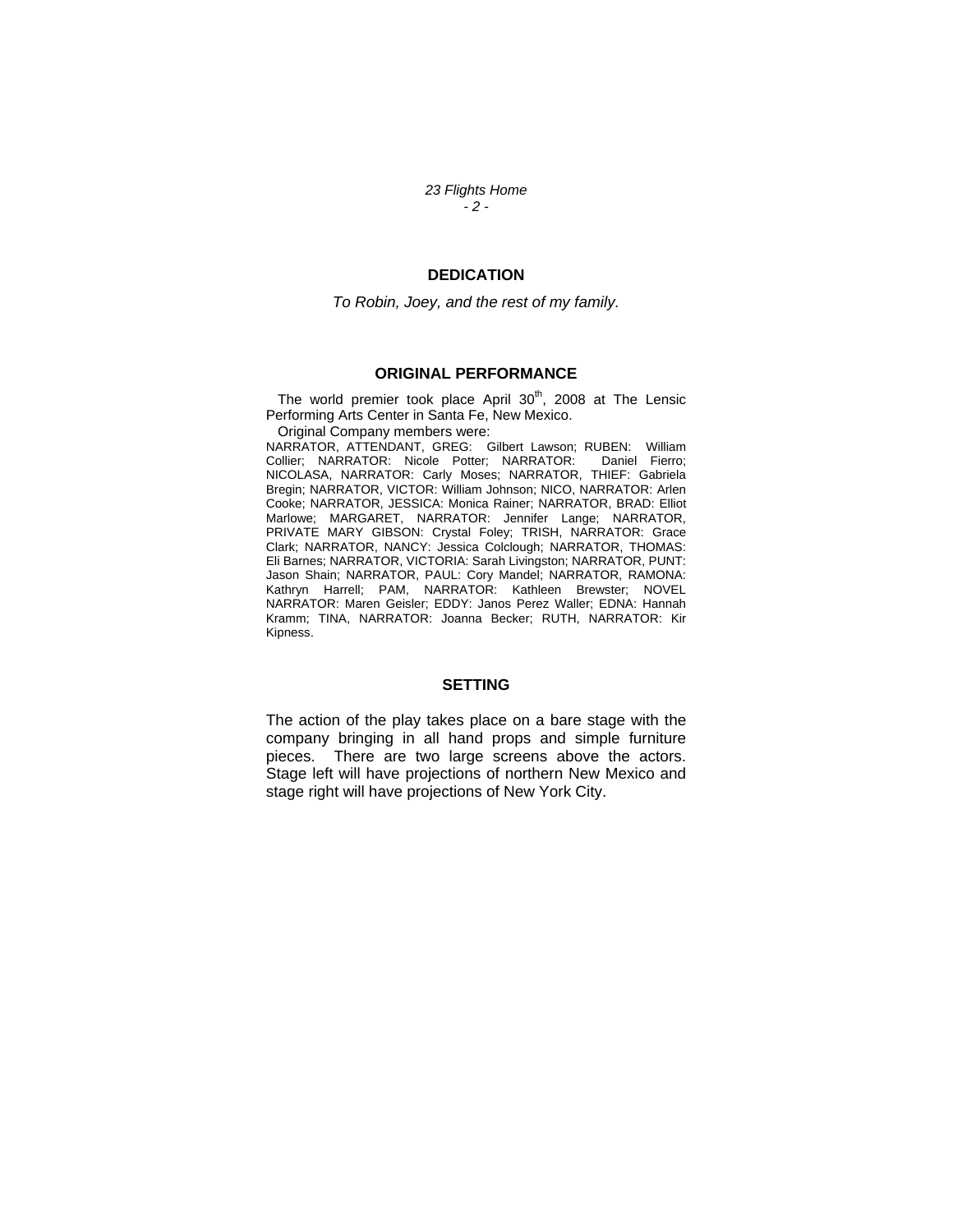#### **STORY OF THE PLAY**

 Ruben Delgado, a young writer from New Mexico, is spending his last twenty dollars to fill up his 1972 canary yellow Cutlass. This is his final day in New York City. He left home eight months earlier to seek his fame and fortune, convinced he could sell his eight hundred and ninety-sixpage novel about a family who resides in the Rio Grande Valley, but all he found was rejection.

 Ruben has to sneak back into his apartment (he owes three months rent) to retrieve his single box of possessions and his original manuscript. As he gazes out over the city for what he thinks will be the last time, he sees his car being hooked up to one of the dreaded brown NYC traffic control tow trucks.

 In an attempt to stop his means of escape from being towed, he tosses the unbound original out of his twenty-third floor window. As sheets of paper rain down on the city, we are transported into the novel one page at a time. In the novel, Eddy Martinez just wants to marry Edna, build an adobe home, raise a family, and farm pumpkins. Edna has to take a part-time job editing a "Letters Home" column, not knowing she will be the eventual recipient of unfortunate news. Thomas, their eldest and only surviving son, doesn't want the home Eddy spent his life building.

 There are now three plot lines interwoven with action and narration: the novel, Ruben's flashbacks over the past eight months, and Ruben's real time descent down twenty-three flights of stairs.

 In the end, Ruben's novel does have relevance for the readers as each one of their lives is touched in a way he hadn't planned. He also doesn't know that page eight hundred and ninety-six managed to make it into the back seat of his 1972 canary yellow Cutlass and is riding home with him.

Performance time: about an hour.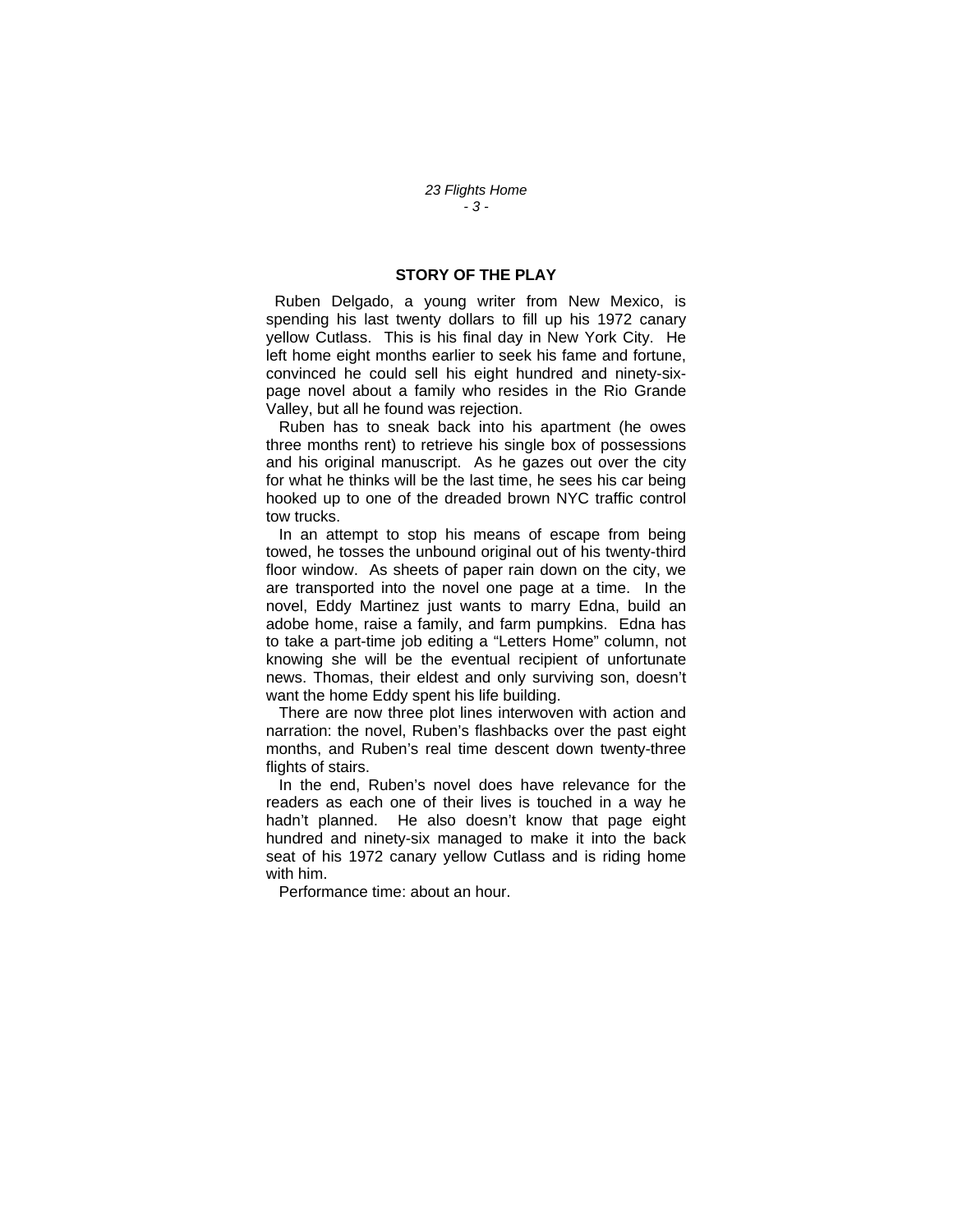*23 Flights Home - 4 -* 

## **CAST OF CHARACTERS**

*(10 m, 15 w, or with doubling 6 m, 6 w)* 

*These characters are always played by the same actor.* 

**RUBEN DELGADO:** Novelist from Espanola, NM. Mid-20s. **EDDY MARTINEZ:** A pumpkin farmer from northern NM. Ages from his twenties through mid fifties. **EDNA MARTINEZ:** Wife of Eddy. She also ages from her late teens through her sixties. **NOVEL NARRATOR:** Female.

*Played by the rest of the company. Listed in order of appearance.* 

**NARRATOR:** Played by rotating company members or a single actor. **ATTENDENT:** NYC gas station attendant. **NICOLASA DELGADO:** Ruben's mother. **NICO:** NYC deli worker. **MARGARET:** NYC secretary to a publisher. **TRISH:** NYC art student and receptionist. **PUNT:** NYC homeless man. **PAM:** NYC young mother. **TINA:** NYC young professional. **PAUL:** NYC young professional/Tina's husband. **VICTOR:** New Mexico landowner. **RUTH:** NYC widow, 88. **NANCY:** NYC cancer survivor, 50. **GREG:** NYC publisher, 45. **THOMAS MARTINEZ:** Eldest son of Eddy and Edna. Ages from 18 to 35. **RAMONA:** NYC Puerto Rican activist, early 20s. **MIGUEL/RITA:** Young Latino writers. **MARY L. GIBSON:** Veteran. **JESSICA:** NYC mother in her mid-40s. **BRAD:** NYC building super. **VICTORIA:** NYC tow truck driver. **ADDITIONAL ROLES:** THIEF *(non-speaking)* and assorted LETTER READERS.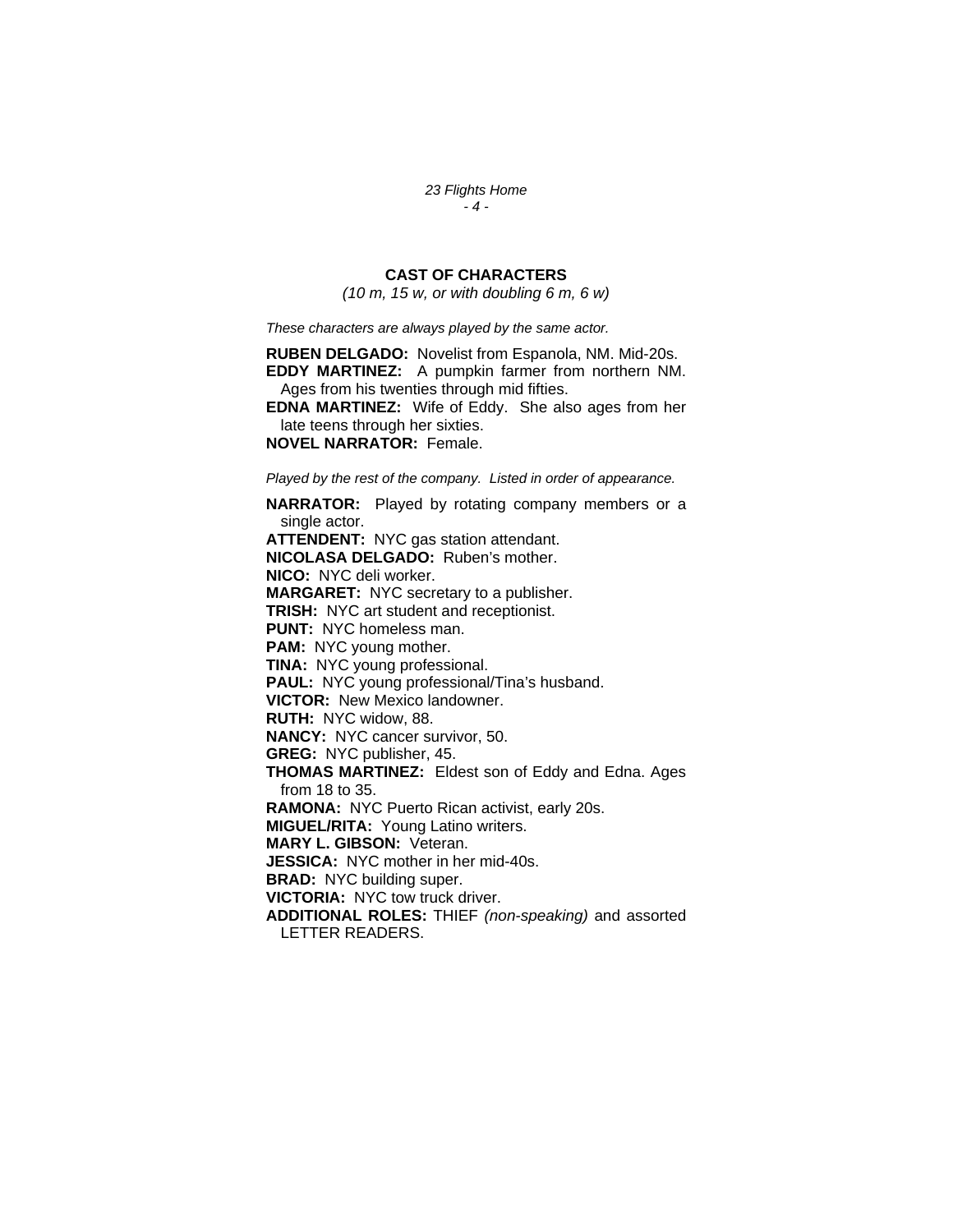*23 Flights Home - 5 -* 

## **HOME … IS A WORK IN PROGRESS**

*(AT RISE: Hot LIGHT. A blank stage except for a small table DL, upon which is a large stack of papers. MUSIC. The NARRATOR enters down right. Music fades. As the narrator speaks, ACTORS complete the action. NYC projection up.)* 

NARRATOR: Ruben peeled himself off the white vinyl seat and out of his 1972 canary yellow Cutlass and onto the steaming black top of a gas station on the east side of Manhattan. He looked across the island where he could just see the top of the Empire State Building hovering over the forest of skyscrapers.

RUBEN: I used to love this view.

NARRATOR: Ruben walked over to the window of the station attendant and pulled out his wallet. He flipped through it to give the impression he was looking for just the right bill, when in fact there was only twenty-three dollars. The rest was old credit card receipts which he was sure had maxed out his card by now.

ATTENDANT: What do you need?

RUBEN: Aww, just give me twenty on number six. Man, it's hot today.

ATTENDANT: Will be all summer.

- NARRATOR: Ruben walked back to his car and began to pump the twenty dollars worth into that beautiful car. At this point it was the only good thing in his life.
- RUBEN: You're the only thing decent in my life. God, I hate this heat. I hate this humidity and it never stops! It feels like it gets hotter at night. Not cooler like back home. Why the hell did I come here? What made me think these people would be the slightest bit interested in my work?

*(LIGHTS change to neutral. NYC projection out, NEW MEXICO up. NICOLASA enters.)*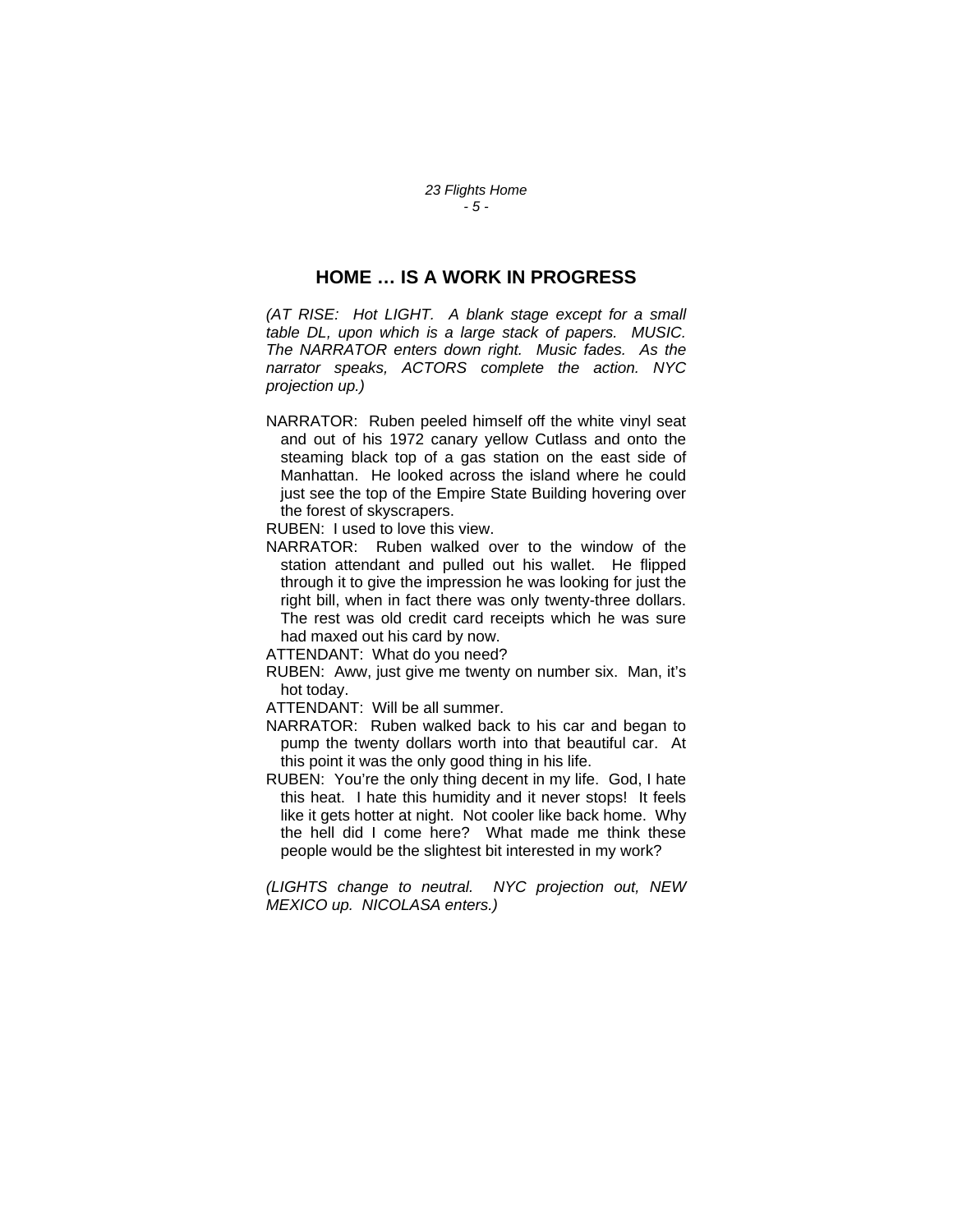NICOLASA: I don't see why you have to leave town, especially to go there.

RUBEN: There's nothing for me here.

NICOLASA: Everything is here! Your friends, your family, work … and what about Lupita?

RUBEN: Lupita doesn't want to see me anymore.

NICOLASA: Well, then she's stupid, but you'll find someone else.

RUBEN: There is no one here, Mamma! Don't you see that? There is nothing and no one here for me. If I want to be something I have to get out of here.

NICOLASA: You could teach at the college.

RUBEN: What … what could I teach? Remedial English to a bunch of knuckleheads who were too stoned to study in high school? I have bigger things in mind. If I'm going to be a writer I have to get out of here and go to where things are happening.

NICOLASA: But people get killed in New York!

RUBEN: They get killed here too.

NICOLASA: I'm afraid for you!

RUBEN: I'll be fine, Mamma. I have to do this.

*(NICOLASA exits. LIGHTS change to hot. NM out, NYC up.)* 

NARRATOR: Ruben finished pumping the gas. He looked up and down the avenue where the haze of the day was just starting to blur out the details of the buildings.

RUBEN: I used to love this sight.

NARRATOR: Ruben got back into his car and headed across town to his apartment on the west side.

RUBEN: I don't believe it. There's a parking spot right in front of the building. That never happens except in commercials and movies. Maybe it's a sign. I'm doing the right thing. Thank you, Lord!

NARRATOR: Ruben parked his 1972 canary yellow Cutlass in front of the thirty-six story building which had been his home for the past eight months.